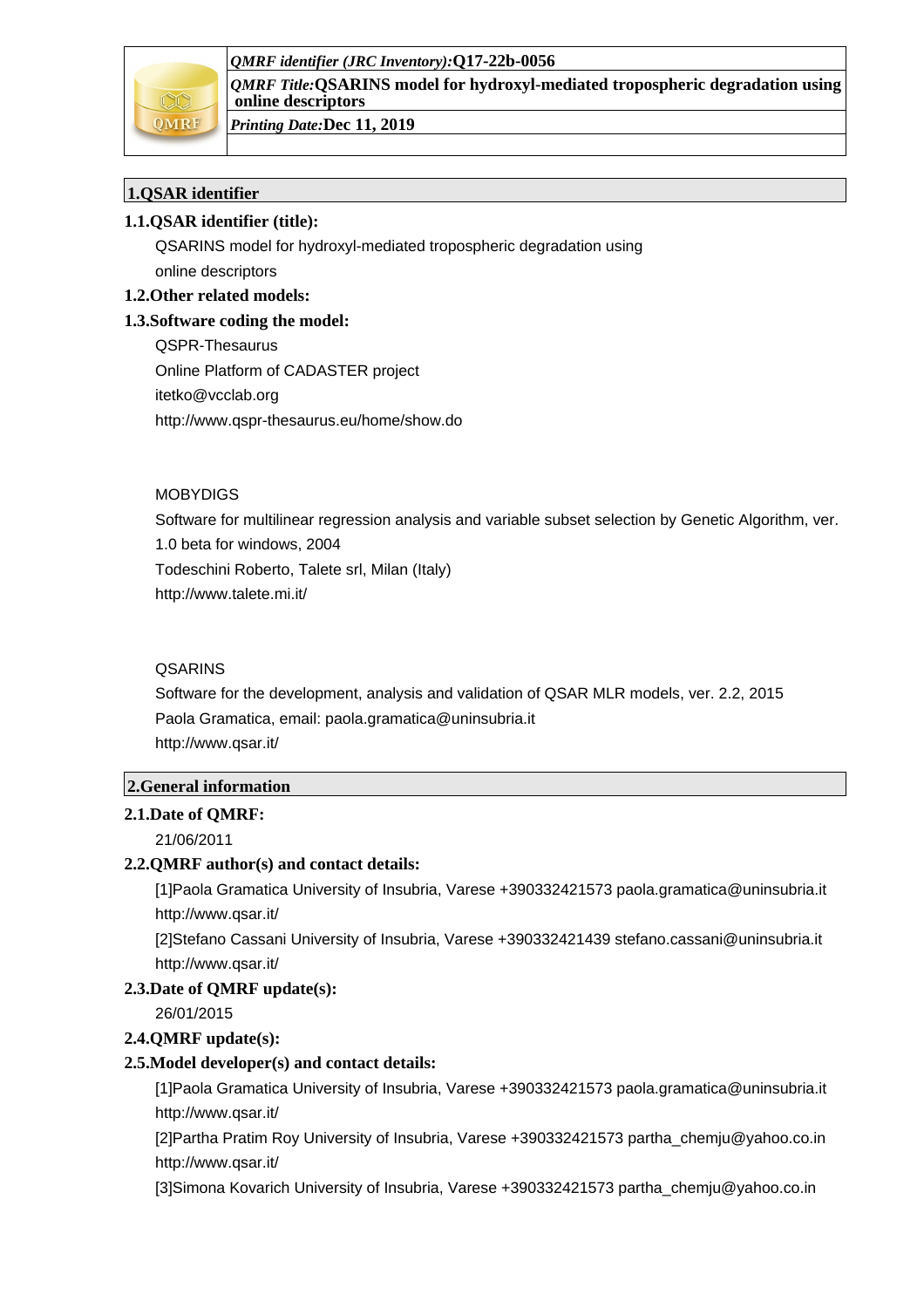http://www.qsar.it/

# **2.6.Date of model development and/or publication:**

2011

# **2.7.Reference(s) to main scientific papers and/or software package:**

[1]Roy PP, Kovarich S, Gramatica P (2011). QSAR Model Reproducibility and Applicability: A Case Study of Rate Constants of Hydroxyl Radical Reaction Models Applied to Polybrominated Diphenyl Ethers and (Benzo-)Triazoles, Journal of Computational Chemistry 32, 2386–2396 DOI: 10.1002/jcc.21820

[2]QSPR-Thesaurus http://www.qspr-thesaurus.eu/static/home.do

[3]MOBYDIGS Software for multilinear regression analysis and variable subset selection by Genetic Algorithm, ver. 1.0 beta for windows, 2004 Todeschini Roberto, Talete srl, Milano (Italy).

http://www.talete.mi.it/

[4]QSARINS 2.2, 2015. Software for the development, analysis and validation of QSAR MLR models http://www.qsar.it/

# **2.8.Availability of information about the model:**

Non-proprietary. Defined and available algorithm. Training and prediction

sets are available in the Supporting Information of the related paper

[ref 2; sect 9.2], in the attached sdf files in this QMRF(see Section

9.3) and in the QSARINS database [ref 7,8; sect 9.2].

# **2.9.Availability of another QMRF for exactly the same model:**

None to date.

# **3.Defining the endpoint - OECD Principle 1**

# **3.1.Species:**

Not applicable

# **3.2.Endpoint:**

2.Environmental fate parameters 2.2.b.Persistence: Abiotic degradation in air (Phototransformation). Indirect photolysis (OH-radical reaction, ozone-radical reaction, other)

# **3.3.Comment on endpoint:**

Gas-phase reaction between photochemically produced hydroxyl radicals and organic chemicals at 25 °C and 1 atm for 460 heterogeneous organic chemicals [ref.3; sect.9.2]. The units of the rate coefficient depend on the global order of reaction.

# **3.4.Endpoint units:**

cm3s -1molecule-1

# **3.5.Dependent variable:**

-log(OH)

# **3.6.Experimental protocol:**

Available at Atkinson, R. J Phys Ref Data 1989, Monograph 1,p1-246. [3]

# **3.7.Endpoint data quality and variability:**

Satisfactory models were also obtained in the past using the same dataset as well as AOPWIN package of EPI Suite have the same training set. The dataset is the famous and widely used Atkinson (1989, [3]) set related to atmospheric reactivity.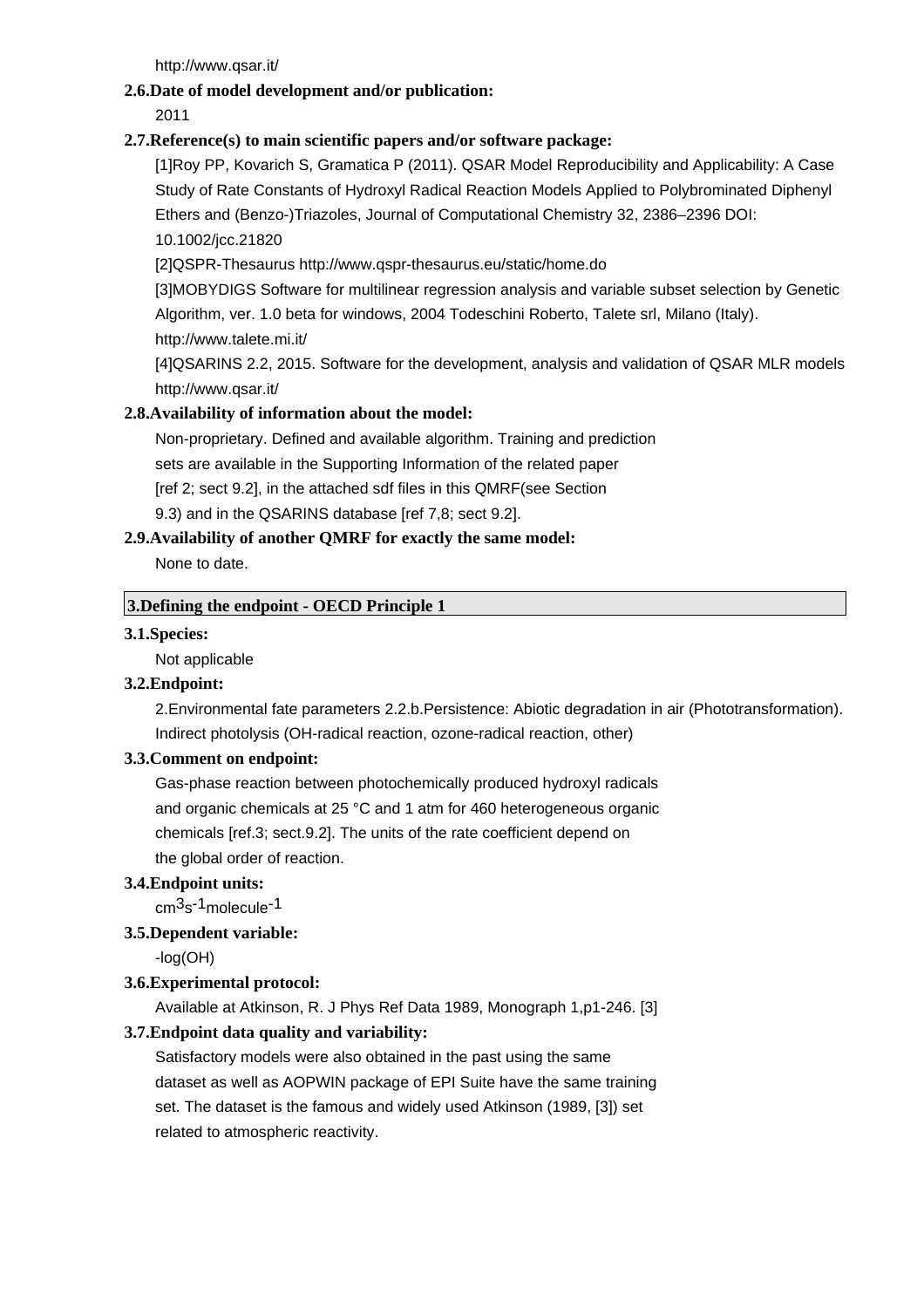#### **4.Defining the algorithm - OECD Principle 2**

#### **4.1.Type of model:**

QSAR

## **4.2.Explicit algorithm:**

Multiple linear regression QSAR (OLS-Ordinary Least Square)

## GA-OLS

The modeling descriptors are: HOMO(Highest occupied molecular orbital energy), D\_PathSum(F, rel) (related to the presence of F atoms), G\_([Cl, Br, I]) (related to the presence of Cl, Br, I) and SeaC2C2aa (Sum of the bond electro topological values of carbon–carbon aromatic bonds in which the carbons are not substituted). See section 4.3 for a more detailed description of the four modeling descriptors.

Split models

Models were developed from three different training set of 191, 230, 230 compounds respectively based on structural similarity analysis (K-ANN,

K-means) and random by sorting the response.

K-ANN

log(OH)=3.95(±0.68)-0.67(±0.07)HOMO+1.42(±0.25)D\_PathSum(Fe, rel) +0.06(±0.01) SeaC2C2aa+0.41(±0.09)G\_([Cl, Br, I])

Random

 $-log(OH)=3.84(\pm 0.69)-0.69(\pm 0.07)$ HOMO+1.30( $\pm 0.26$ )D PathSum(Fe, rel) +0.48(±0.10)G\_([Cl, Br, I])+0.06(±0.01) SeaC2C2aa

K means

-log(OH)=3.47(±0.70)-0.73(±0.07)HOMO+1.23(±0.23)D\_PathSum(Fe, rel) +0.07(±0.01) SeaC2C2aa +0.44(±0.12)G\_([Cl, Br, I])

Full

```
Model developed on all available experimental data (training set of 460
compounds)-log(OH)=3.83(±0.48)-0.69(±0.05)HOMO+1.26(±0.17)D_PathSum(F, rel)
+0.43(±0.07)G_([Cl, Br, I]) +0.06(±0.01) SeaC2C2aa
```
# **4.3.Descriptors in the model:**

[1]HOMO dimensionless Highest occupied molecular orbital energy. This descriptor characterizes the susceptibility of a molecule toward the attack by the electrophile OH radical, more reactive chemicals having higher HOMO energy

[2]D\_PathSum(F, rel) dimensionless AMBIT Fragment [3], positively correlated to the response, is related to the presence of F atoms in the molecule.

[3]G\_([Cl, Br, I]) dimensionless AMBIT Fragment [3], positively correlated to the response, is related to the presence of some halogen atoms (Cl, Br, I) in the molecule.

[4]SeaC2C2aa dimensionless E-state index (Sum of the bond electro topological values of carbon–carbon aromatic bonds in which the carbons are not substituted) [4], inversely correlated with the modeled response. The chemicals with higher number of hydrogen atoms can be more attacked by the hydroxyl radical and are, for this reason, more reactive

# **4.4.Descriptor selection:**

In this study different 2D-descriptors (E-state, ALogPS, Molprint fragment,

AMBIT Descriptors, GSFragment, ISIDA fragments etc) available at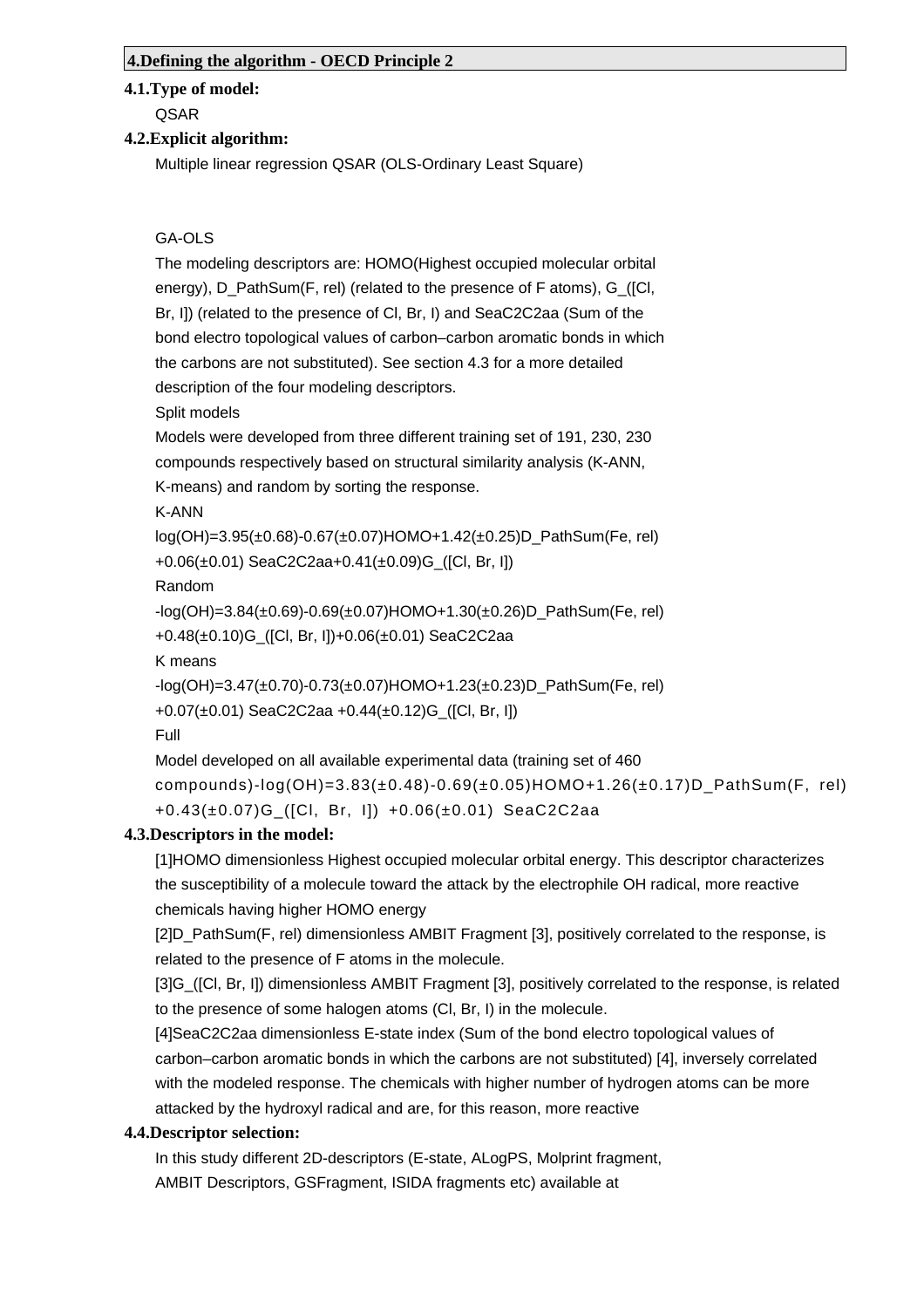CADASTER web (http://www.qspr-thesaurus.eu/static/home.do) were calculated, and were pruned by deleting descriptors with less than 2 unique values as well as a correlation of 0.95. In addition we added ETA descriptors [ref.6; sect.9.2], obtaining a large pool of 1023 input descriptors.

Furthermore three quantum-chemical descriptors (Highest Occupied Molecular Orbital (HOMO) and Lowest Unoccupied Molecular Orbital (LUMO) energies, HOMO-LUMO gap were added to above pool of descriptors. Therefore input sets of 1026 (Online and MOPAC) descriptors underwent the subsequent selection for the best modeling variables. The Genetic Algorithm-Variable Subset Selection (GA-VSS), by Ordinary Least Squares regression (OLS), included in MOBYDIGS (and now reproduced in QSARINS [ref 7,8; sect 9.2]), was applied to select only the best combination of descriptors from the input pool: 4 descriptors selected from 1026.

## **4.5.Algorithm and descriptor generation:**

Multiple linear regression (MLR) and variable selection by GA-VSS were performed by Ordinary Least Squares regression (OLS) in order to develop the model. The Genetic Algorithm-Variable Subset Selection (GA-VSS), included in MobyDigs (and verified with the one included in QSARINS [ref 12,13; sect 9.2]), was applied to select only the best combination of descriptors from input pool. Descriptors were generated according to the appropriate uploading format available on CADASTER web. Quantum chemical descriptors were calculated by the semi empirical molecular orbital program MOPAC (AM1 method for energy minimization) in the software HYPERCHEM version 7.03.

## **4.6.Software name and version for descriptor generation:**

#### QSPR-Thesaurus

Online Platform of CADASTER project. Descriptors generated from SMILES, available in QSARINS (QSARINS-Chem). This enables an end user to regenerate the descriptors for a new compound. itetko@vcclab.org

http://www.qspr-thesaurus.eu/static/home.do

#### **4.7.Chemicals/Descriptors ratio:**

Split Model:

- 47.75 (191 chemicals / 4 descriptors)
- 57.50 (230 chemicals / 4 descriptors)
- 65 (230 chemicals / 4 descriptors)
- Full model: 115 (460 chemicals / 4 descriptors)

## **5.Defining the applicability domain - OECD Principle 3**

#### **5.1.Description of the applicability domain of the model:**

- Quantitative measures of a model applicability domain (AD) are needed to
- evaluate the degree of extrapolation and for the identification of
- problematic compounds.
- Response and descriptor space
- Range of experimental –log(OH) values: 9.44 15.7
- Range of descriptors values: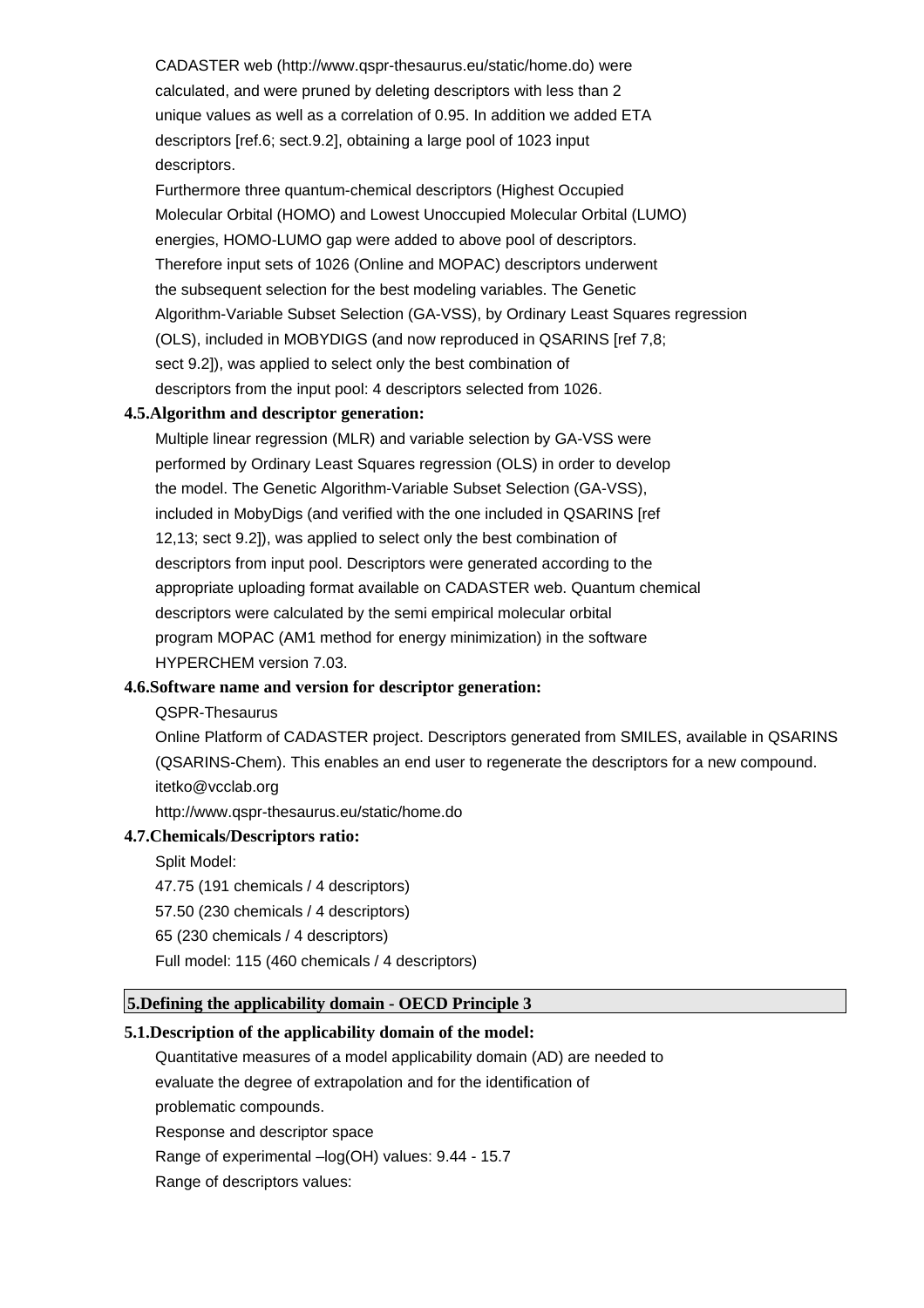HOMO: (-)7.3- (-)13.68 D\_PathSum(F, rel): 0-1.667 G\_([Cl, Br, I]): 0-4 SeaC2C2aa:0-24.03211

The chemical space of the model includes alkanes, alkenes, alcohols, halogenated chemicals, amines, aromatics, and other functional groups.

## **5.2.Method used to assess the applicability domain:**

AD was verified by the leverage approach [9] (for the structural domain), and by the identification of response outliers (compounds with cross-validated standardized residuals greater than 2.5 standard deviation units).

Graphically, the plot of hat values (h) versus standardized residuals, i.e. the Williams plot, verified the presence of response outliers and training set chemicals that are structurally very influential in determining model parameters (compounds with leverage value (h) greater than 3p/n (h\*), where p is the number of the model variables plus one, and n is the number of the objects used to calculate the model). For our model h\* is equal to 0.033 (number of variables in the model are four and total number of compounds is 460)

For new compounds without experimental data, leverage can be used as a quantitative measure for evaluating the degree of extrapolation: for compounds with a high leverage value  $(h > h<sup>*</sup>)$ , that are structural outliers, predictions should be considered less reliable. In QSARINS the Insubria graph allows chemicals to be identified for which the predictions are inter- or extrapolated by the model.

# **5.3.Software name and version for applicability domain assessment:**

QSARINS 1.0 (verified also on version 2.2)

Software for the development, analysis and validation of QSAR MLR models, ver. 2.2, 2015 Paola Gramatica, email: paola.gramatica@uninsubria.it http://www.qsar.it/

# **5.4.Limits of applicability:**

Some common compounds have been found as outliers or influential in all the models:

Outliers for response (standardized residuals>2.5 standard deviation units):

Overestimated: triethyl phosphate (61) and

2-(chloromethyl)-3-chloro-1-propene (403)

Underestimated: bromomethane (18), dimethylsulfide (37), diethyl sulfide

(263), ethyl methyl sulfide (353), 3-methyl-1,2 butadiene (342).

Outliers for structure (Hat cut off=0.033):

fluorinated chemicals: 1,1,2,2-tetrachloroethene (232),

1,1-dichloro-2,2,2-trifluoroethane (262), 1,1,1,2,2-pentafluoroethane

(265), hexafluorobenzene (267), 1-chloro-1,2,2,2-tetrafluoroethane (414)

and propylpentafluorobenzene (457)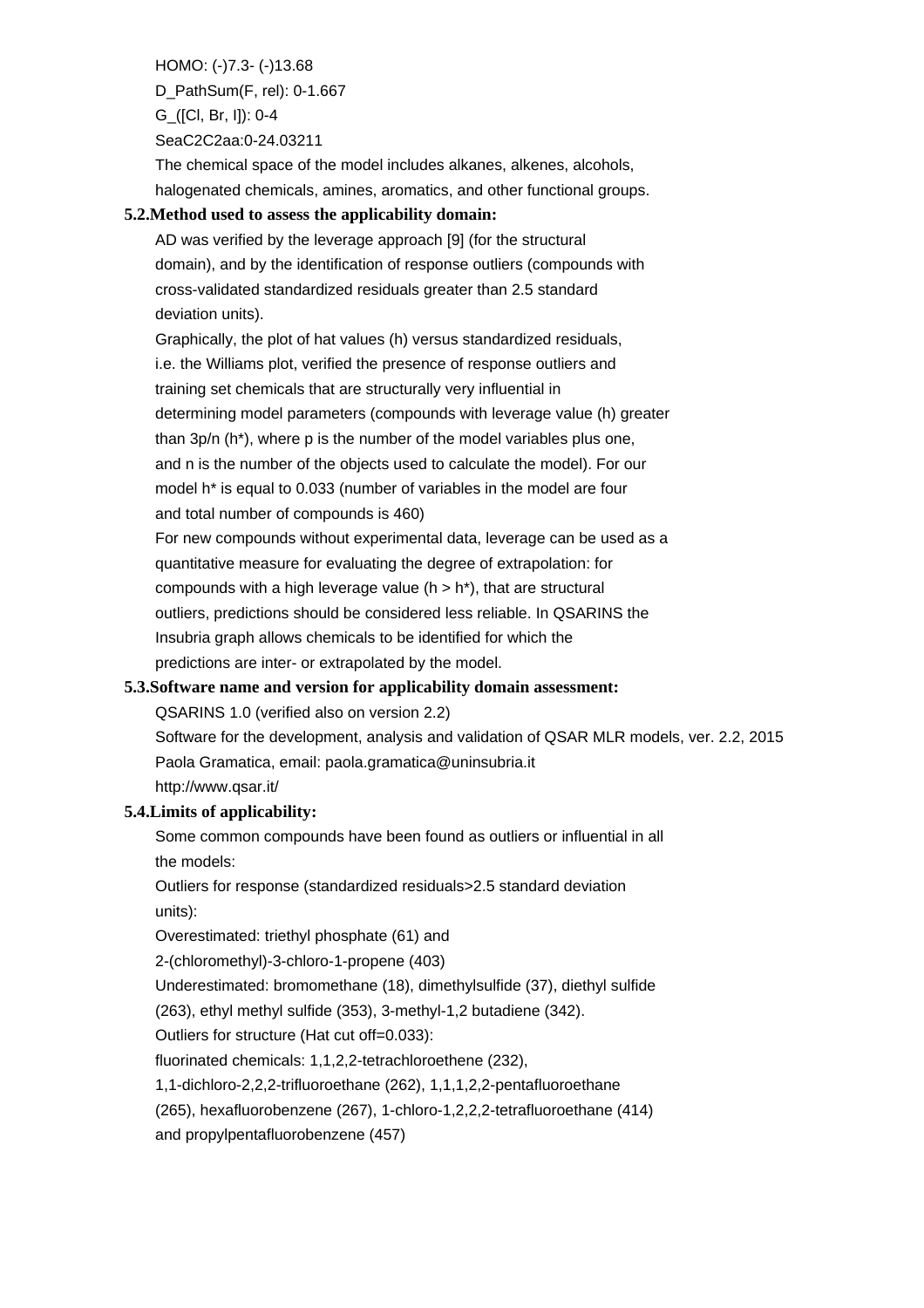## **6.1.Availability of the training set:**

Yes

## **6.2.Available information for the training set:**

CAS RN: Yes

Chemical Name: Yes

Smiles: Yes

Formula: Yes

INChI: No

MOL file: No

## **6.3.Data for each descriptor variable for the training set:**

All

# **6.4.Data for the dependent variable for the training set:**

All

## **6.5.Other information about the training set:**

Three different splitting procedures were adopted, two based on structural similarity analysis (K-ANN, K-means) and one random by sorting the response, in order to propose models that have a demonstrated high performance in predicting external chemicals of different typology, avoiding the bias derived from an unique split. The number of training set in three divisions (K-ANN, Random, K-Means) are 191, 230 and 230 respectively.

## **6.6.Pre-processing of data before modelling:**

Transformation to logarithmic units and multiplied by -1 to obtain positive values

#### **6.7.Statistics for goodness-of-fit:**

Here we have three different training set for input set of descriptors. Therefore we are reporting the statistical fittings of all the models.

 $n_{\text{Training}}$ =191, R<sup>2</sup>=0.847, Ra<sup>2</sup>= 0.844,

$$
s=0.39, F=257.10
$$

 $n_{\text{Training}}$ =230, R<sup>2</sup>=0.814, Ra<sup>2</sup>= 0.810,

s=0.44, F=245.49

 $n_{\text{Training}}$ =230, R<sup>2</sup>=0.813, Ra<sup>2</sup>= 0.810,

 $s=0.47$ ,  $F = 244.49$ 

# **6.8.Robustness - Statistics obtained by leave-one-out cross-validation:**

 $n_{\sf Training}$ =191, Q $^2$ LOO=0.834;  $n_{\sf Training}$ =230,

Q<sup>2</sup>LOO=0.803; n<sub>Training</sub>=230, Q<sup>2</sup>LOO=0.803

High value of  $Q^2$ LOO (leave-one-out) means that the models,

when verified for this technique of internal validation, are robust.

# **6.9.Robustness - Statistics obtained by leave-many-out cross-validation:**

 $\mathsf{Q}^2$ <sub>LMO</sub>was not calculated, since we calculated  $\mathsf{Q}^2$ <sub>BOOT</sub>(see 6.11).

# **6.10.Robustness - Statistics obtained by Y-scrambling:**

R<sup>2</sup><sub>ys</sub>= 0.018-0.020, Q<sup>2</sup><sub>ys</sub>=0.011-0.019

(Values are in range for three splitting). The low values of Y-scrambled

R<sup>2</sup>and Q<sup>2</sup>mean that the proposed models are not

given by chance.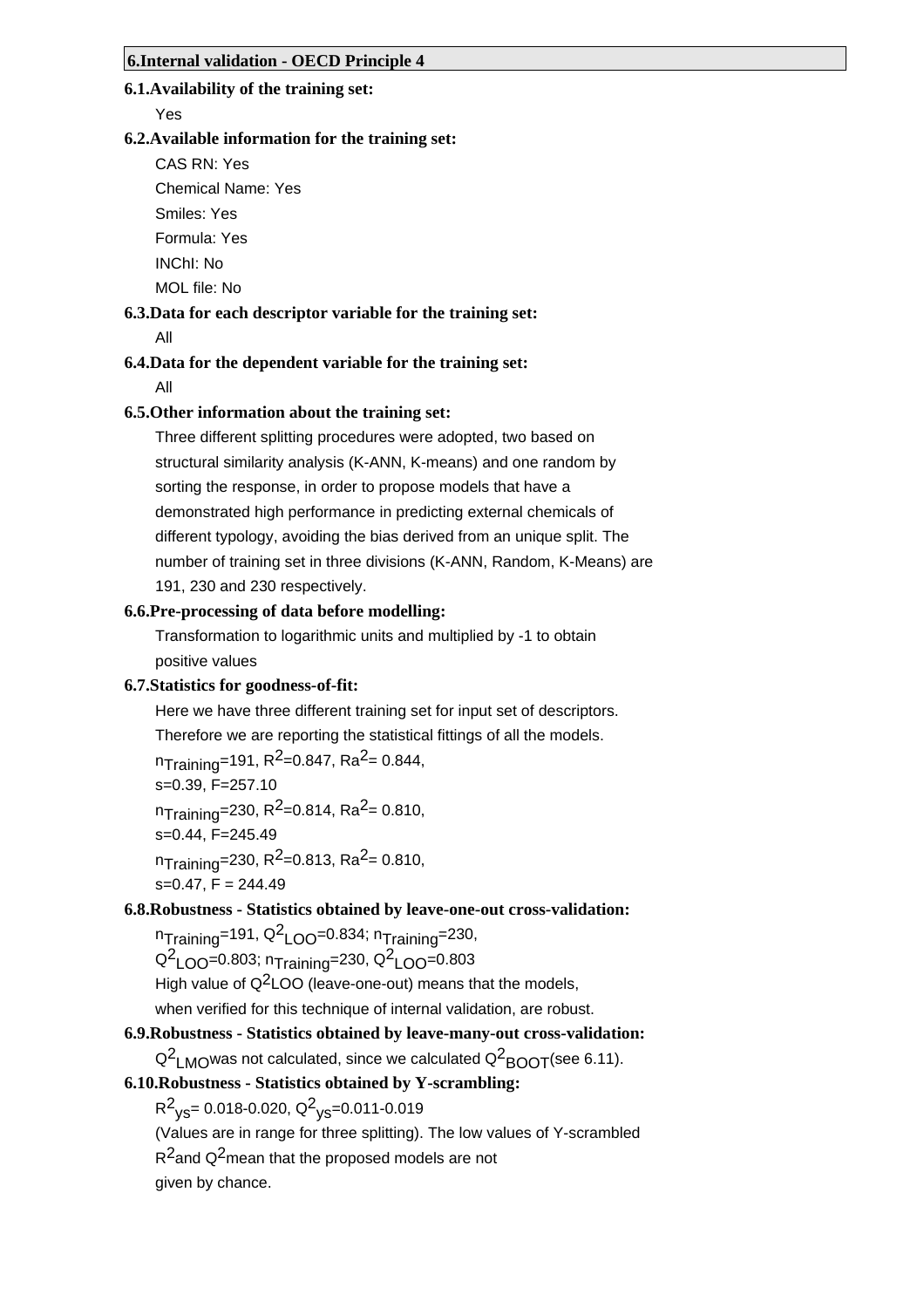#### **6.11.Robustness - Statistics obtained by bootstrap:**

Split Models

 $n_{\sf Training}$ =191, Q $^2$ BOOT=0.822;  $n_{\sf Training}$ =230, Q<sup>2</sup>BOOT=0.795; n<sub>Training</sub>=230, Q<sup>2</sup>BOOT=0.795 Full Model Q $^2$ <sub>BOOT</sub>=0.797.The high value of Q $^2$ BOOT means that the models are robust and stable.

## **6.12.Robustness - Statistics obtained by other methods:**

No information available

## **7.External validation - OECD Principle 4**

#### **7.1.Availability of the external validation set:**

Yes

## **7.2.Available information for the external validation set:**

CAS RN: Yes

Chemical Name: Yes

Smiles: Yes Formula: Yes INChI: No MOL file: No

**7.3.Data for each descriptor variable for the external validation set:**

All

# **7.4.Data for the dependent variable for the external validation set:** All

## **7.5.Other information about the external validation set:**

We have distributed our dataset into training and prediction set using three different splitting procedures. One based on response and two are based on structural similarity analysis confirming well balance in the training and prediction set both in response and structure. The number of external validation set in three divisions (K-ANN, Random, K-means) are 269, 230 and 230 respectively.

#### **7.6.Experimental design of test set:**

The random by response splitting was obtained by ordering the chemicals according to their descending kinetic constant value, and then putting the most and the least reactive in the training set and one out of every two chemicals in the prediction set (50% of the full dataset). This splitting guarantees that the prediction set spans the entire range of the experimental measurements and is numerically representative of the dataset.

The splitting of the data set realized by Kohonen Artificial Neural Network (K-ANN) takes advantage of the clustering capabilities of K-ANN, allowing the selection of a structurally meaningful training set and a representative prediction set[ref 10; sect 9.2].

Another approach for splitting into training and prediction sets is by using K-means clustering which ensures that the similarity principle can be employed for grouping chemicals and splitting them in balanced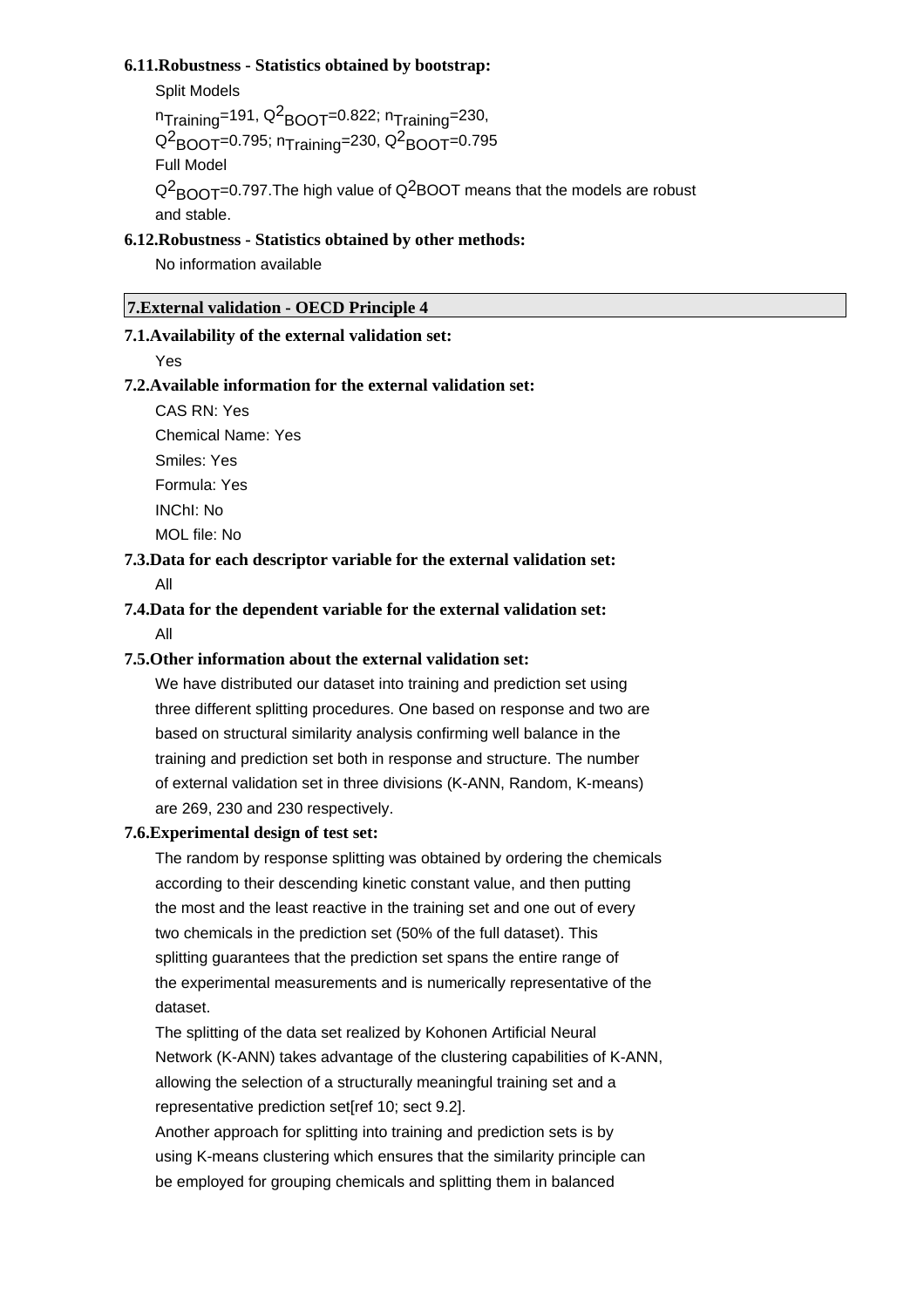training and prediction sets [ref 11; sect 9.2].

# **7.7.Predictivity - Statistics obtained by external validation:**

<code>np</code>rediction=269, Q $^2$ F1[ref 12; sect 9.2]=0.778, Q<sup>2</sup>F2[ref 13; sect 9.2]=0.775, Q<sup>2</sup>F3[ref 14; sect 9.2]=0.745, RMSE=0.49, CCC [ref 15,16; sect 9.2]=0.876 n<sub>Prediction</sub>=230, Q<sup>2</sup><sub>F1</sub>[ref 12; sect 9.2]=0.796, Q<sup>2</sup><sub>F2</sub>[ref 13; sect 9.2]=0.795, Q<sup>2</sup><sub>F3</sub>[ref 14; sect 9.2]=0.786, RMSE=0.47, CCC[ref 15,16; sect 9.2]=0.891n<sub>Prediction</sub>=230, Q<sup>2</sup><sub>F1</sub>[ref 12; sect

9.2]=0.795, Q<sup>2</sup><sub>F2</sub>[ref 13; sect 9.2]=0.793, Q<sup>2</sup><sub>F3</sub>[ref 14; sect 9.2]=0.829, RMSE=0.44, CCC [ref 15,16; sect 9.2]=0.892 The high values of external  $Q^2$ , calculated in different ways (see references for more details), and CCC show that the proposed models are predictive for new chemicals. In fact, the models show good results when applied to the chemicals not used during the model development (chemicals in the prediction sets).

# **7.8.Predictivity - Assessment of the external validation set:**

The response range value of training sets for three splitting is [9.44-15.7] and the prediction set response range are [9.5-14.77], [9.6-14.77], [9.6-14.6] respectively for K-ANN, Random and K-means clustering procedure.

Therefore, the three splittings guarantee a balanced distribution of chemicals in training and prediction sets regarding the response. HOMO:

Training set K-ANN [(-)8.12- (-)13.31] Random [(-)8.12- (-)13.31] K-means [(-)8.19- (-)13.31]

# Prediction set [(-)7.3- (-)13.68] for all three splits

D\_PathSum(F,rel):

Training set[0- 1.666667] for all three splits Prediction set[0- 1.595238] for all three splits

G\_([Cl,Br,I]): Training setK-ANN [0- 4]Random [0- 3]K-means [0- 3]

Prediction set[0-4] for all three splits

SeaC2C2aaTraining set[0- 24.03211] for all three splitsPrediction setK-ANN [0- 23.89256]Random [0- 20.36159]K-means [0- 21.21273]. Therefore, the three splittings guarantee a balanced distribution of

chemicals in training and prediction sets regarding the structure.The prediction sets are all large and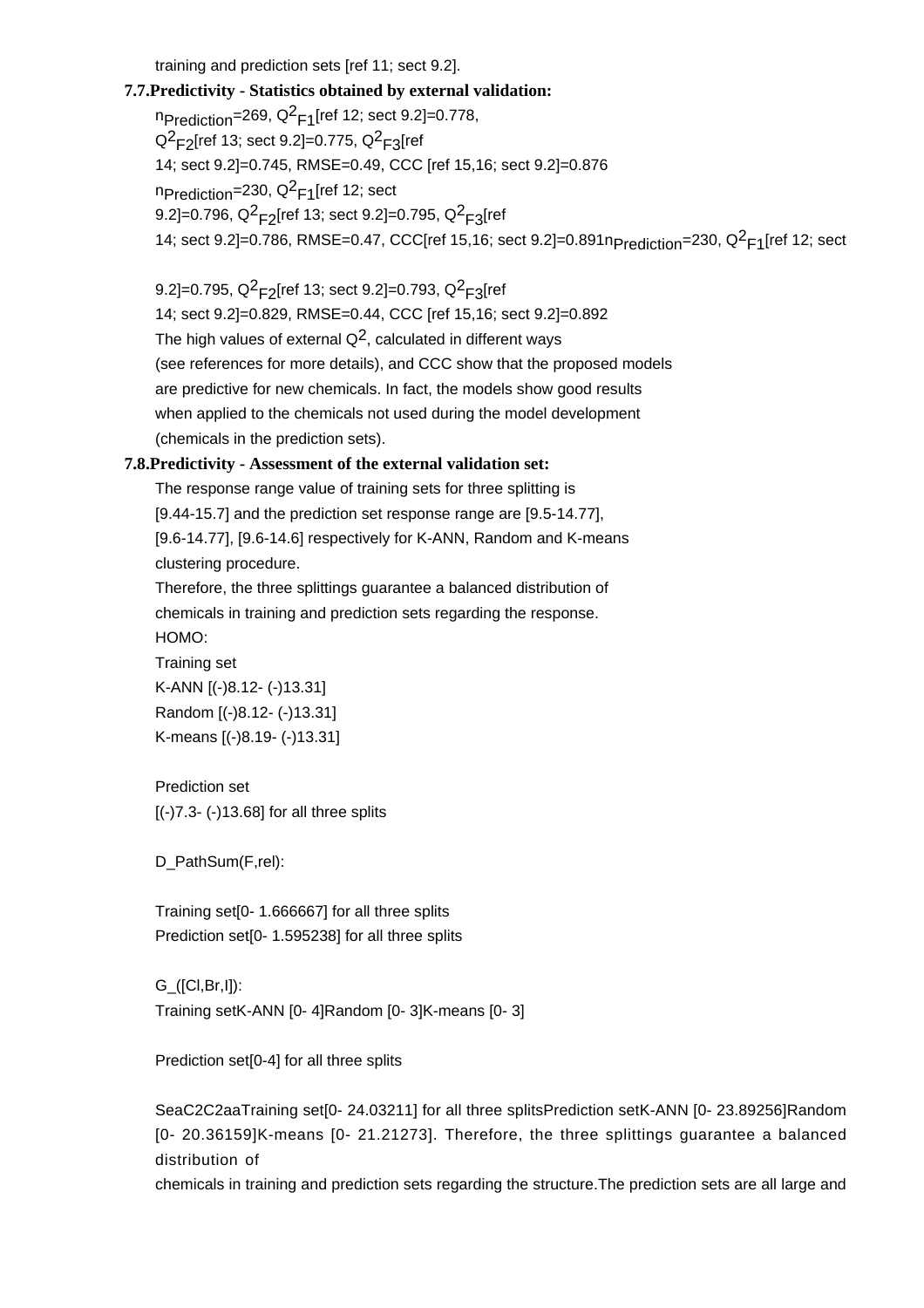representative of the training

sets, therefore the models can be reliably applied to the external sets.

#### **7.9.Comments on the external validation of the model:**

Models selected by GA from three different splitting procedures (K-ANN, K-means, random) demonstrated high performance in predicting external chemicals of different typology avoiding the bias derived from unique split.

#### **8.Providing a mechanistic interpretation - OECD Principle 5**

#### **8.1.Mechanistic basis of the model:**

The model was developed by statistical approach. No mechanistic basis was defined a priori.

## **8.2.A priori or a posteriori mechanistic interpretation:**

A posteriori mechanistic interpretation.

The descriptor combination appeared from the input of online pool of descriptors is HOMO, SeaC2C2aa, D\_pathSum(F, rel), D\_pathSum(F, rel). Highest occupied molecular orbital (HOMO) energy. This descriptor characterizes the susceptibility of a molecule toward the attack by the electrophile OH radical, more reactive chemicals having higher HOMO energy.The E-state index SeaC2C2aa (Std coeff. = 0.266) is the sum of the bond electro topological values of carbon–carbon aromatic bonds in which the carbons are not substituted. This descriptor is inversely correlated with the modeled response in the univariate model. The chemicals with higher number of hydrogen atoms can be more attacked by the hydroxyl radical and are, for this reason, more reactive. The remaining two descriptors D\_pathSum(F, rel) and G\_(Cl, I, Br), both positively correlated to the response, are the AMBIT descriptors and are counts of the number of halogen atoms in the molecules. Molecules with more halogen atoms tend to have less reactivity.

# **8.3.Other information about the mechanistic interpretation:** No information available

#### **9.Miscellaneous information**

#### **9.1.Comments:**

The model is transparent in its reproducibility by the above mentioned descriptor freely available online. In order to predict chemicals without experimental activity it is suggested to use the full model developed from all available (n=460) chemicals with wider domain of applicability. The statistical quality of the full model n=460, R<sup>2</sup>=0.806, Q<sup>2</sup>LOO=0.801, Q<sup>2</sup>BOOT=0.797, RMSEtr=0.45, RMSECV=0.45

#### **9.2.Bibliography:**

[1]Gramatica P, Pilutti P & Papa E (2004). Validated QSAR Prediction of OH Tropospheric Degradation of VOCs: Splitting into Training Test Sets and Consensus Modeling. Journal of Chemical Information and Computer Sciences 44, 1794-1802. DOI: 10.1021/ci049923u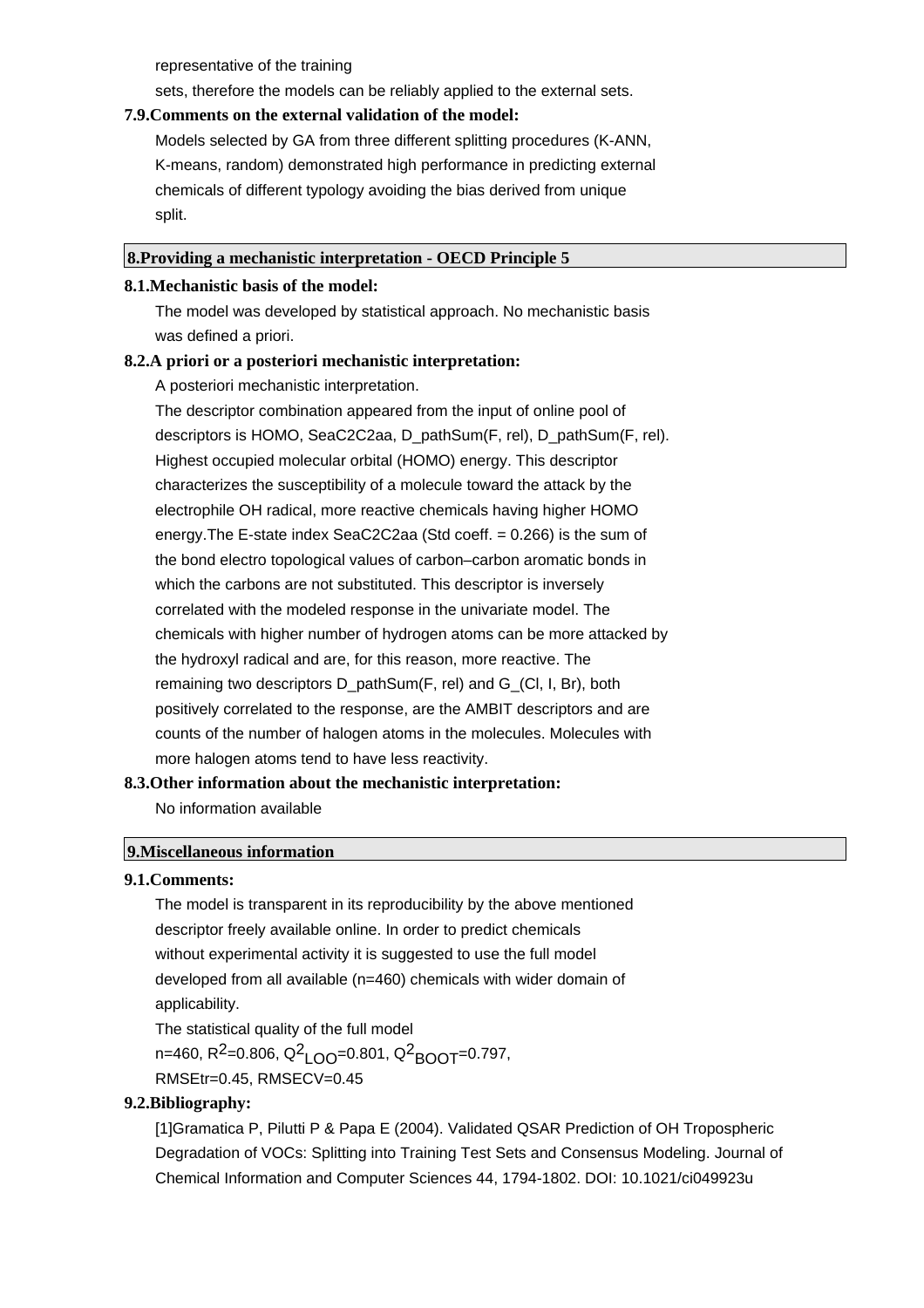[2]Roy PP, Kovarich S & Gramatica P (2011). QSAR Model Reproducibility and Applicability: A Case Study of Rate Constants of Hydroxyl Radical Reaction Models Applied to Polybrominated Diphenyl Ethers and (Benzo-)Triazoles. Journal of Computational Chemistry 32, 2386–2396. DOI: 10.1002/jcc.21820

[3]Atkinson R (1989). Kinetics and Mechanisms of the Gas-Phase Reactions of the Hydroxyl Radical with Organic compounds. Journal of Physical and Chemical Reference Data, Monograph 1, 1-246. DOI: 10.1021/cr00071a004

[4]AMBIT Descriptors http://ambit.sourceforge.net/intro.html (accessed 27 January 2011) [5]Hall LH & Kier LB (2000). The E-state as the basis for molecular structure space definition and structure similarity. Journal of Chemical Information and Computer Sciences 40, 784-791. DOI: 10.1021/ci990140w

[6]Roy K & Ghosh G (2003). Introduction of Extended Topochemical Atom (ETA) Indices in the Valence Electron Mobile (VEM) Environment as Tools for QSAR/QSPR Studies. Internet Electronic Journal of Molecular Design 2(9), 599-620. http://biochempress.com/Files/iejmd\_2003\_2\_0599.pdf; ISSN 1538–6414

[7]Gramatica P et al (2013). QSARINS: A new software for the development, analysis and validation of QSAR MLR models. Journal of Computational Chemistry (Software News and Updates) 34 (24), 2121-2132. DOI: 10.1002/jcc.23361

[8]Gramatica P et al (2014). QSARINS-chem: Insubria datasets and new QSAR/QSPR models for environmental pollutants in QSARINS. Journal of Computational Chemistry (Software News and Updates) 35 (13), 1036-1044. DOI: 10.1002/jcc.23576

[9]Gramatica P (2007). Principles of QSAR models validation: internal and external. QSAR & Combinatorial Science 26, 694-701. DOI: 10.1002/qsar.200610151

[10]Gasteiger J & Zupan J (1993). Neural Networks in Chemistry. Angewandte Chemie International Edition 32, 503-527. http://web.uni-plovdiv.bg/plamenpenchev/mag/files/ang\_chem2.pdf [11]Leonard JT & Roy K (2006). On selection of training and test sets for the development of predictive QSAR models. QSAR & Combinatorial Science 25, 235-251. DOI: 10.1002/qsar.200510161

[12]Shi LM, Fang H, Tong W, Wu J, Perkins R, Blair RM, Branham WS, Dial SL, Moland CL & Sheehan DM (2001). QSAR Models Using a Large Diverse Set of Estrogens. Journal of Chemical Information and Computer Sciences 41, 186-195. DOI: 10.1021/ci000066d

[13]Schüürmann G, Ebert RU, Chen J, Wang B & Kühne R (2008). External Validation and Prediction Employing the Predictive Squared Correlation Coefcient s Test Set Activity Mean vs Training Set Activity Mean. Journal of Chemical Information and Modeling 48, 2140-2145. DOI: 10.1021/ci800253u

[14]Consonni V, Ballabio D & Todeschini R (2009). Comments on the Definition of the Q2 Parameter for QSAR Validation. Journal of Chemical Information and Modeling 49, 1669-1678. DOI: 10.1021/ci900115y

[15]Chirico N & Gramatica P (2011). Real external predictivity of QSAR models: how to evaluate it? Comparison of different validation criteria and proposal of using the concordance correlation coefficient. Journal of Chemical Information and Modeling 51, 2320-2335. DOI: 10.1021/ci200211n [16]Chirico N & Gramatica P (2012). Real External Predictivity of QSAR Models. Part 2. New Intercomparable Thresholds for Different Validation Criteria and the Need for Scatter Plot Inspection, Journal of Chemical Information and Modeling 52, 2044–2058. DOI: 10.1021/ci300084j

# **9.3.Supporting information:**